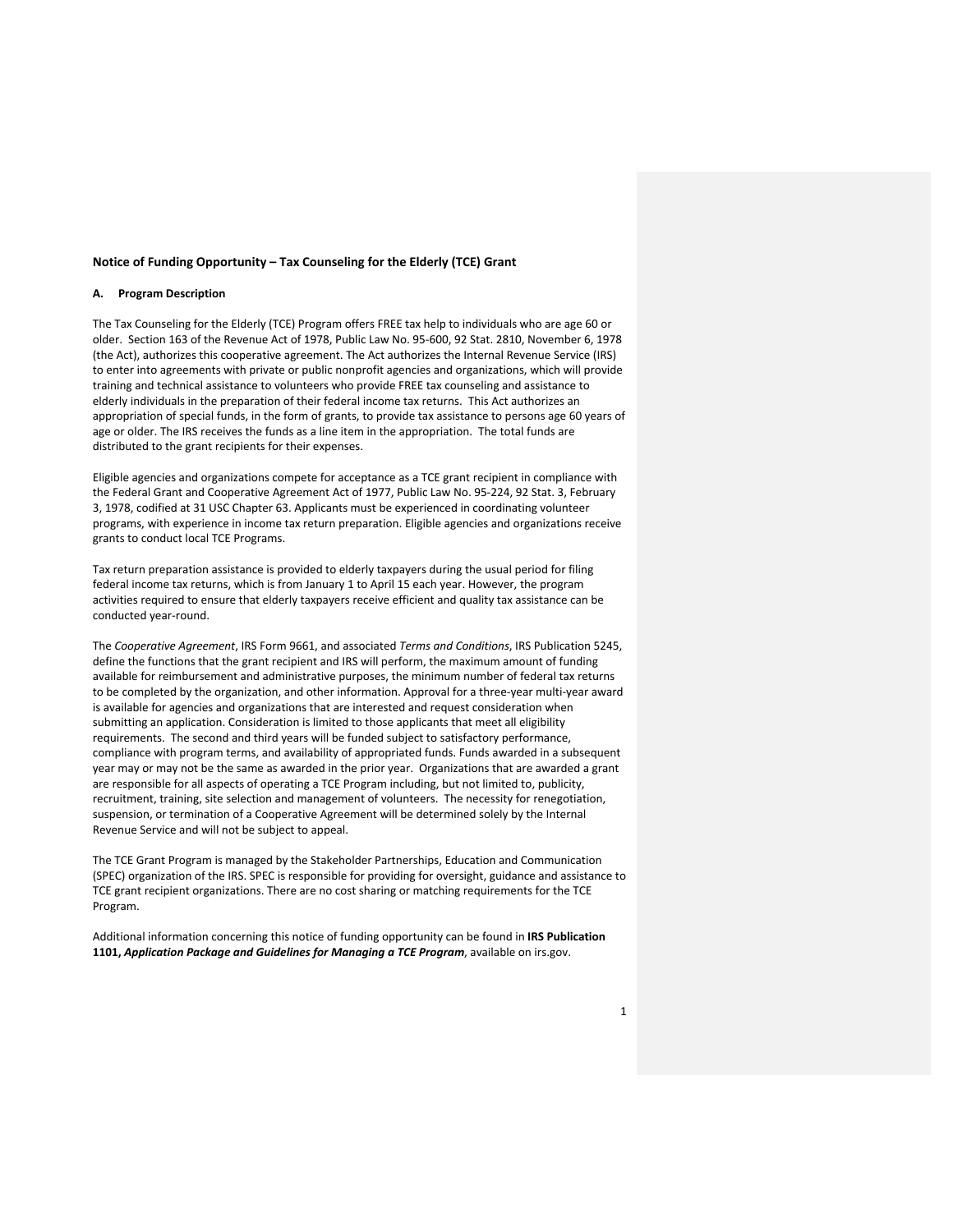#### **B. Federal Award Information**

IRS anticipates awarding a total of \$11 million through this opportunity. The amount of award is dependent on the applicant's reach and returns expected to be prepared in the program. The award instrument for this opportunity is a cooperative agreement. Information on the agency's substantial involvement with the program can be found in IRS Publication 1101. The period of performance for this cooperative agreement is October 1, 2022 through September 30, 2023. Awards are expected to be distributed to organizations providing services within the United States and Puerto Rico assuming eligible organizations submit applications by the due date and meet the established criteria.

Awards will be given to both new programs and continuing programs from a prior award period. Continuing programs will be considered for a three-year multi-year award (including initial year of grant). These continuing programs may then file an abbreviated application as explained under *Continuation of Multi-Year Award* in IRS Publication 1101. The second and third years will be funded subject to satisfactory performance, compliance with program terms, and availability of appropriated funds.

### **C. Eligibility Information**

- 1. *Eligible Applicants –* To be eligible to apply and participate in the program applicants must:
	- Be a private or public non-profit agency or organization that has been granted tax exemption under Section 501 of the Internal Revenue Code (organizations that have applied for recognition as tax-exempt but have not received their IRS determination letter confirming the organization as exempt are not eligible for this grant) or be a federally recognized Indian tribal government;
	- Have experience in coordinating volunteer programs with experience in income tax return preparation; and
	- Not be a federal, state, or local governmental agency or organization.
- 2. *Cost Sharing or Matching –* This grant requires no cost sharing or matching of federal funds.
- 3. *Other –* In addition to 1 above, the following are part of eligibility consideration.
	- Be compliant with federal tax obligations The organization applying must be in compliance at time of application, prior to award, and must remain in compliance throughout the grant period with all federal tax obligations. This includes filing all required federal information and tax returns and payment of all federal tax, penalties, and interest.
	- Be compliant with other federal obligations Organizations with federal nontax debt may not be awarded a grant depending on the circumstances surrounding the debt. We may require additional information to make a final decision if you describe a federal nontax debt in your grant application or if the System for Award Management (SAM) reports a federal nontax debt.
	- Be eligible to receive federal financial assistance The organization must not be debarred or suspended from receiving federal financial assistance and must provide certification regarding debarment, suspension, and other responsibility matters as covered in the List of Assurances and Certifications section of the application.
	- Be compliant with audit requirements, when applicable Audit requirements applicable to grant award recipients are described in 2 CFR 200.501. A non-federal entity that expends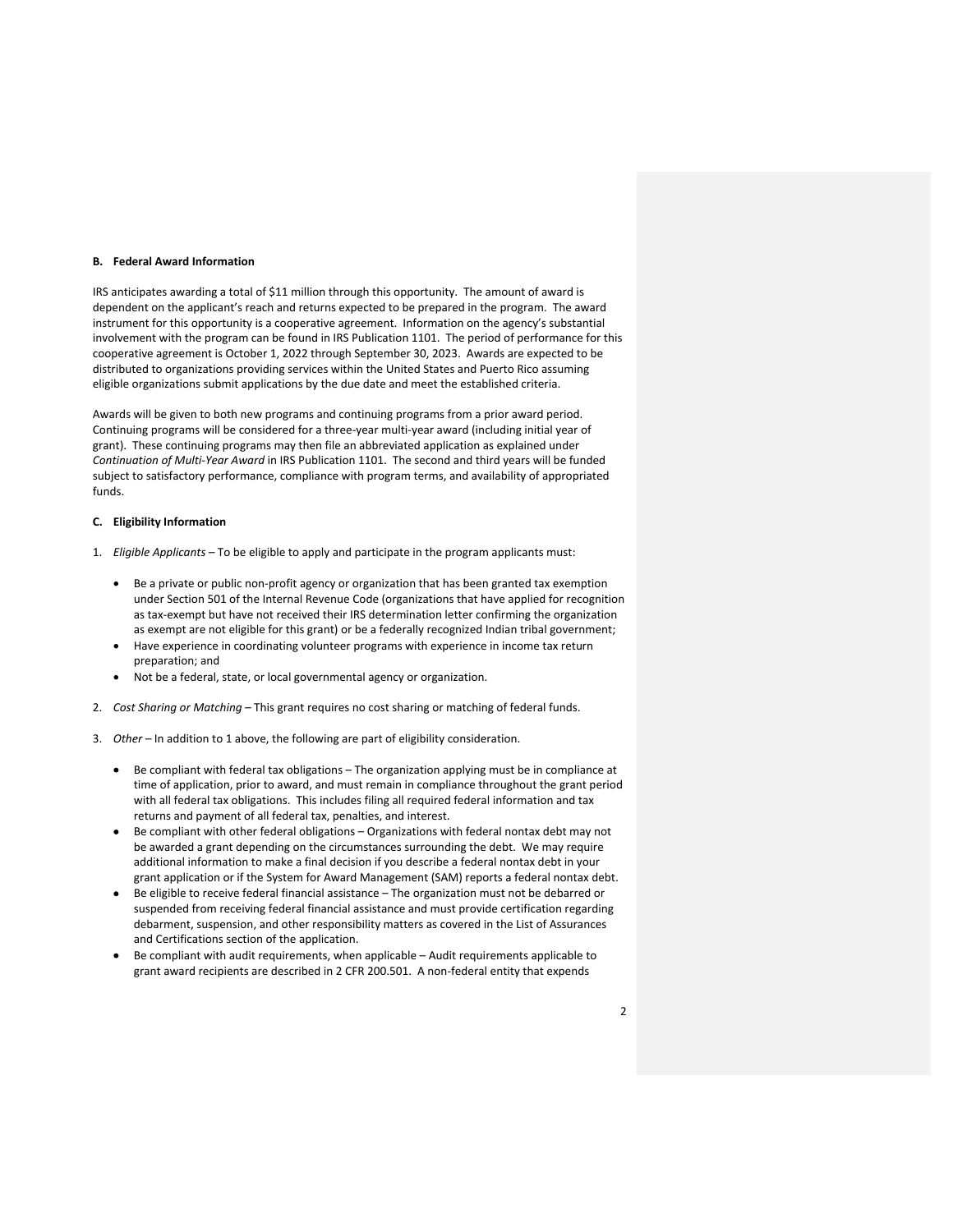\$750,000 or more in Federal awards during its fiscal year is required to have a single audit conducted in accordance with 2 CFR 200.514. Organizations with other than unmodified opinion will be asked the actions taken to correct the identified concern.

- Submit required reports timely If your organization received a Volunteer Income Tax Assistance (VITA) grant or TCE grant in prior years, timely submission of required reports is a pre-requisite for consideration of future grant opportunities.
- Submission of Multiple Applications Organizations can submit only one application per announcement (CFDA #) however there is no limit to an organization applying for more than one federal grant opportunity.

#### **D. Application and Submission Information**

1. *Address to Request Application Package –* The application package is available electronically on Grants.gov. Using the Search for Grant Opportunities feature, refine the search to CFDA Number 21.006 or funding opportunity number TCE-2023. A key piece of the TCE program is the electronic transmission of tax returns; an organization without the initial resources to obtain the application electronically is most likely not a good match.

2. *Content and Form of Application Submission –* Detailed instructions for the application and its components are contained in IRS Publication 1101, Application Package and Guidelines for Managing a TCE Program. All applications must be submitted electronically through Grants.gov.

- a. Pre-application and letters of intent are not required or encouraged.
- b. Both Background Narrative and the Proposed Program/Budget Plans are to be double-spaced and each response should correspond with the appropriate requirement.
- c. The application components for all competitive applicants are:
	- IRS Form 14204, *TCE Program Application Checklist and Contact Sheet;*
	- Background Narrative (Double spaced prepared according to instructions in IRS Publication 1101);
	- A copy of the determination letter issued by the Internal Revenue Service recognizing the organization as tax-exempt under Section 501 of the Internal Revenue Code. Note: If the organization is included as a subordinate in group exemption ruling, include the current official subordinate listing approved by the central organization. Also, you do not need to submit a determination letter if the agency or organization is a federally recognized Indian tribal government;
	- If the organization is not required to file a federal information return or tax return, please submit a statement on the organization's letterhead explaining why your organization is not required to file;
	- Proposed Program/Budget Plan (Double-spaced prepared according to the instructions in IRS Publication 1101);
	- IRS Form 8653, *Tax Counseling for the Elderly Program Application Plan*;
	- Standard Form 424 Completed according to the instructions provided with the form and signed by an authorized representative of the organization. (Note the Catalog of Federal Domestic Assistance Number, Block #11, is 21.006 for TCE and all applicants must check "I Agree" in block 21 of the form certifying to all assurances and certifications outlined in IRS Publication 1101);
	- Civil Rights Narrative (Prepared according to instructions);
	- Form 14335, *Contact Information for VITA & TCE;* and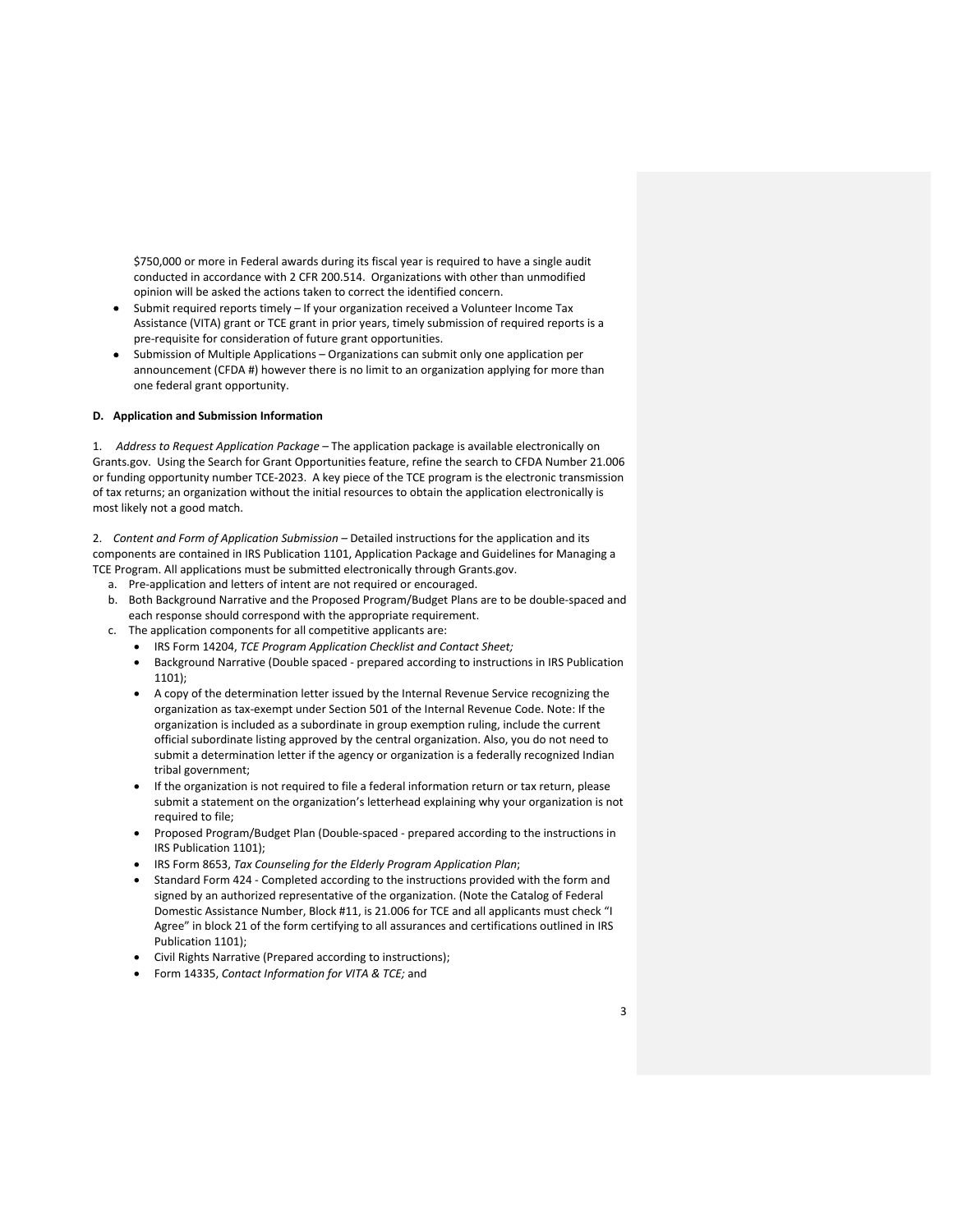• Standard Form LLL, *Disclosure of Lobbying Activities* -if required.

The application components for all non-competitive, continuing multi-year applicants are:

- Application for Federal Assistance, SF 424, block 2 showing "Continuation"
- Budget Information IRS Form 8653, *Tax Counseling for the Elderly Program Application Plan*
- Civil Rights Narrative

Note: Applicants must be approved to submit a non-competitive, continuing multi-year application.

d. Successful applicants receiving the award will not need to submit any information prior to accepting the award and executing IRS Form 9661, *Cooperative Agreement*.

3. *Unique Entity Identifier and System for Award Management (SAM) –* Each applicant must be registered in SAM at www.sam.gov before submitting its application, provide a unique entity identifier in its application, and continue to maintain an active SAM registration with current information at all times in which it has an active Federal award or an application or plan under consideration by a Federal awarding agency. The IRS cannot make this grant to an applicant until the applicant has complied with all applicable unique entity identifier and SAM requirements and, if an applicant has not fully complied with the requirements by the time the award is ready to be made, the IRS may determine that the applicant is not qualified to receive this grant and use that determination as a basis for awarding the grant to another applicant.

Effective April 2022, SAM will stop using the proprietary, nine-digit Data Universal Numbering System (DUNS) number supplied by Dun & Bradstreet. The General Services Administration (GSA) will instead supply and generate a non-proprietary Unique Entity Identifier (UEI) at www.sam.gov for identifying entities during the awards process for things like contracts, grants and cooperative agreements in SAM and other systems. GSA is streamlining the UEI request, registration and support process by allowing entities to handle all three through SAM.

UEIs are 12-character alpha-numeric values — all letters being capitalized. The final character will be a checksum of the first 11 to detect errors in data. UEIs won't use the letters O or I to avoid confusion or use nine-digit sequences like the DUNS number.

UEIs will automatically be assigned to existing entities within SAM and made available for viewing. Organizations' registration will automatically be assigned a new UEI which will be displayed in SAM. The purpose of registration, core data, assertions, representations & certifications, points of contacts, etc. in SAM will not change and no organizations will be required to re-enter this data. The DUNS number assigned to the registration will be retained for search and reference purposes in SAM.

4. *Submission Dates and Times* – To be considered for an award, the application must be successfully submitted to Grants.gov by 11:59 p.m. eastern time on May 31, 2022. Applications not successfully submitted by this time will not be considered. Other methods of submission are not accepted. Proof of timely submission is automatically recorded by Grants.gov. An electronic time stamp is generated within the system when the application is successfully received by Grants.gov. The applicant will receive an acknowledgement of receipt and a tracking number from Grants.gov with the successful transmission of their application. Applicants should print this receipt and save it as proof of timely submission. When the Internal Revenue Service successfully retrieves the application from Grants.gov, Grants.gov will provide an electronic acknowledgment of receipt to the email address of the Authorized Organization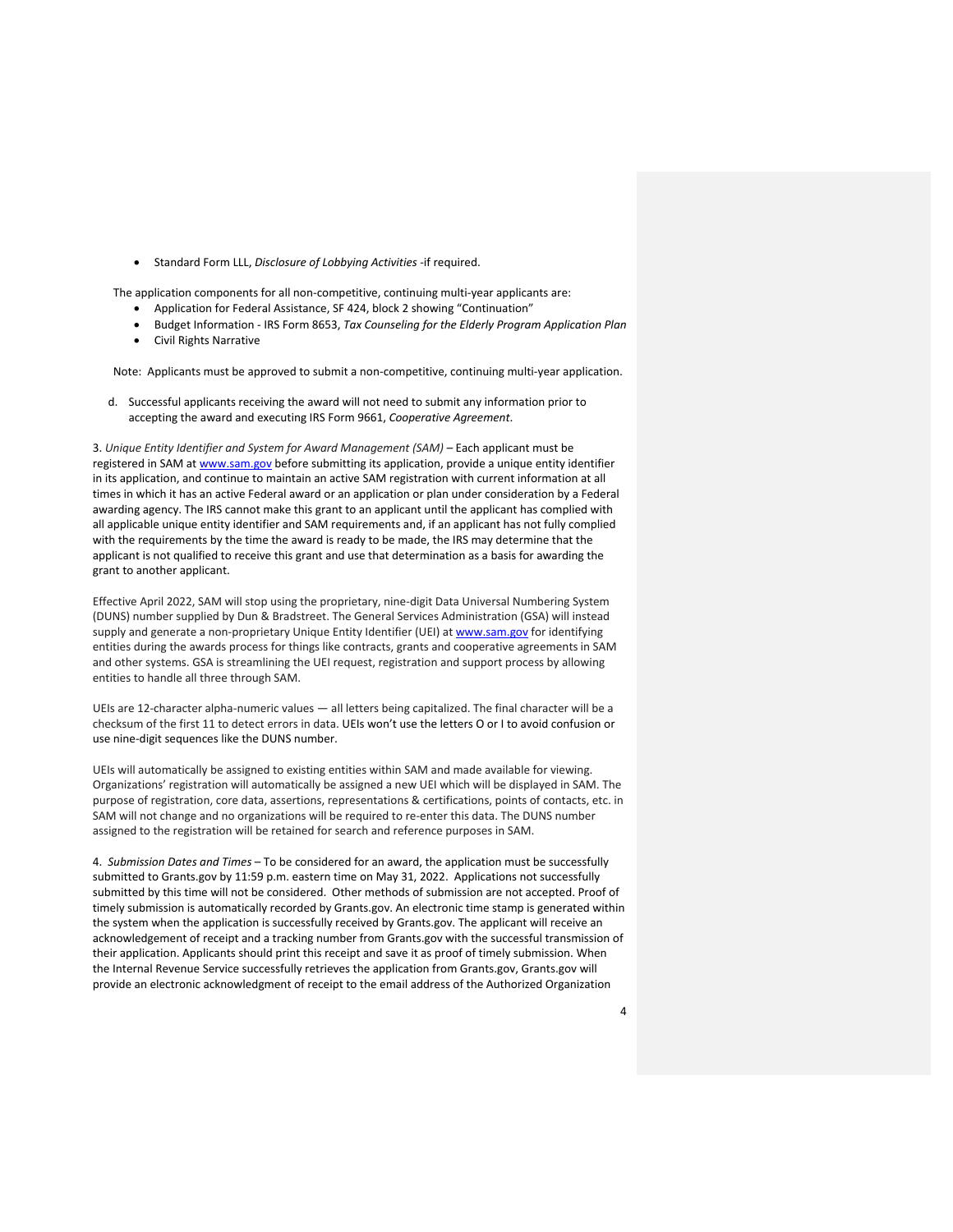Representative (AOR). Proof of timely submission shall be the date and time that Grants.gov receives your application.

5. *Intergovernmental Review –* Executive Order 12372, Intergovernmental Review of Federal Programs, was issued with the desire to foster the intergovernmental partnership and strengthen federalism by relying on state and local processes for the coordination and review of proposed federal financial assistance and direct federal development. The Order allows each state to designate an entity to perform this function. Visit http://www.whitehouse.gov/omb/office-federal-financial-management to determine if your state is participating. States that are not listed have chosen not to participate in the intergovernmental review process. If you are located within a state that has chosen not to participate, you may send application materials directly to a federal awarding agency.

6. *Funding Restrictions –* In general, expenses are only allowable if they are reasonable and are costs that would not have been incurred but for the TCE program. IRS Publication 1101 provides additional information by cost category along with an exhibit with the most common allowable and unallowable program expenses.

- Federal funds may not be used to pay for the activities of screening, return preparation or quality review.
- Any Indirect Costs are unallowable through the TCE Program.
- Cost of food and beverages provided for volunteers at TCE sites is allowable as long as the purchase meets all OMB established criteria, is a direct cost, and does not exceed \$500 per applicant. Costs in conjunction with an event considered entertainment or social activity is not allowable.
- Construction costs are not allowable.
- Costs associated with items or services that fall outside of the grant cycle (before October 1st) are not allowable.

7. *Other Submission Requirements –* Applications will only be accepted if submitted electronically through Grants.gov. Instructions for applying for a grant on Grants.gov are found at: http://www.grants.gov/web/grants/applicants/apply-for-grants.html. To download the grant application package under Step 1, search using **CFDA Number 21.006.** Once the package is downloaded and saved to your computer, it can be completed, submitted, and tracked following the instructions provided at the above URL address.

Applications may be downloaded prior to finishing the Grants.gov registration process; however, they may not be submitted until registration is complete. Grants.gov provides instructions for registering an organization at: http://www.grants.gov/web/grants/applicants/organization-registration.html Depending on whether your organization already has a UEI or SAM registration, registration could take up to **4 weeks** to complete all steps. **START EARLY.**

Organizations applying must have a UEI, an active SAM registration that will not expire prior to successful submission, and active accounts within Grants.gov for the individual submitting and/or authorizing the submission. Applications must ensure they register the individual who is able to make legally binding commitments for the applicant organization as the Authorized Organization Representative (AOR). Approval of the AOR is done by the E-Business Point of Contact (E-Biz POC). When your organization registers with SAM, the assignment of the E-Biz POC is required. A special password is created called the "MPIN" (Marketing Partner Identification Number). This password gives the designated individual the sole authority to designate which staff members are permitted to submit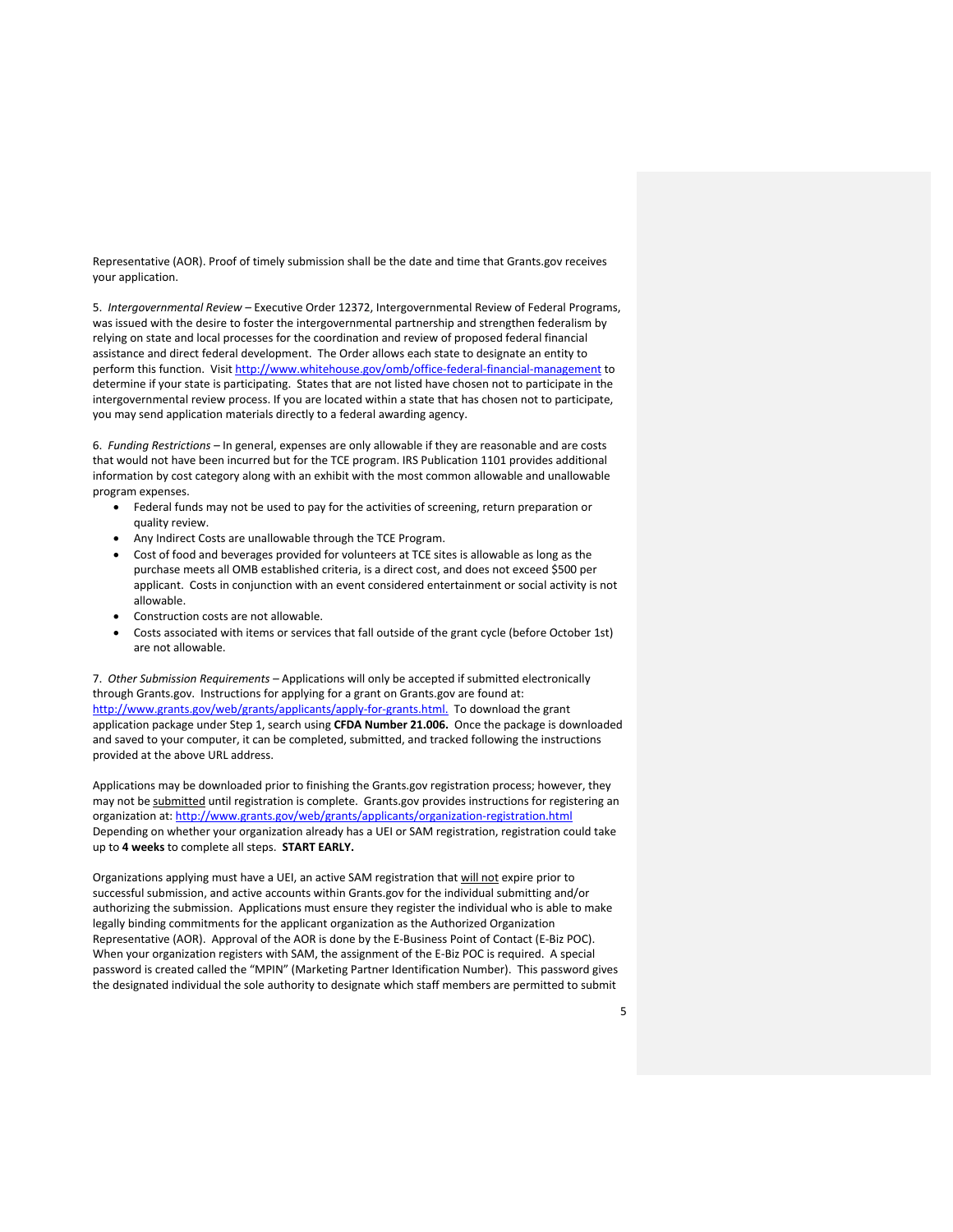applications electronically through Grants.gov. Organizations should review and confirm the E-Biz POC and contact information in SAM is accurate to prevent delay of Grants.gov application submission.

## **E. Application Review Information**

1. *Criteria –* Competitive applications are reviewed for the following criteria in a technical evaluation. Applications must score 70% (70 points) or more in the technical evaluation to receive an evaluation by the SPEC Grant Program Office (GPO). Non-competitive, continuing multi-year applicants are subjected to a GPO evaluation only.

Technical Evaluation Criteria:

- a. Target Audience (for age 60 and over) 0-25 points
- b. Electronic Filing Service for age 60 and over taxpayers 0-18 points
- c. Quality of Programs and Return Processes 0–5 points
- d. Site and Return Preparation Experience 0-13 points
- e. Site Accessibility (accommodate persons with disabilities) 0-5 points
- f. Partnerships/Collaborations with Community Organizations 0-2 points
- g. Staff Experience 0-3 points
- h. Financial Operations 0-19 points
- i. Monitoring Process 0-5 points
- j. Training Plan for Staff/Volunteers 0-3 points
- k. Volunteer and Recruitment Plan 0-3 points
- l. Publicity Plan 0-2 points
- m. Past Performance for Returning Applicant 0-2 points

Cost sharing or matching of federal funds is not required and is not considered in the evaluation.

2. *Review and Selection Process* – Parts of eligibility screening, technical review and GPO evaluation may occur simultaneously. Technical reviews are conducted by IRS field employees with extensive knowledge of the Volunteer Income Tax Assistance or Tax Counseling for the Elderly programs. Continuing multi-year and competitive applications achieving 70% (70 points) or more are subjected to the GPO evaluation.

GPO Evaluation Criteria:

- a. Elderly Focus– Considers applicant's target audience and plans to provide service. Ensure funds are being provided to organizations for the purpose of serving the elderly taxpayers throughout the U.S. To be eligible, organizations must meet eligibility requirements and score 70 or higher on the technical evaluation.
- b. Budget Information Review Considers budget information including proposed budget, appropriateness of funds sought for quantity of returns proposed, elderly focus, reasonableness of expenses, and financial operations.
- c. Prior Year Grant Performance Considers delivery to plan, cooperation with requests for information and submission of required reporting.
- d. Multi-year Award Requests Confirms applicants meet eligibility for multi-year award, when requested. To be eligible, organization must be a prior grant recipient, in good standing, and scored 90% or better during the current technical review.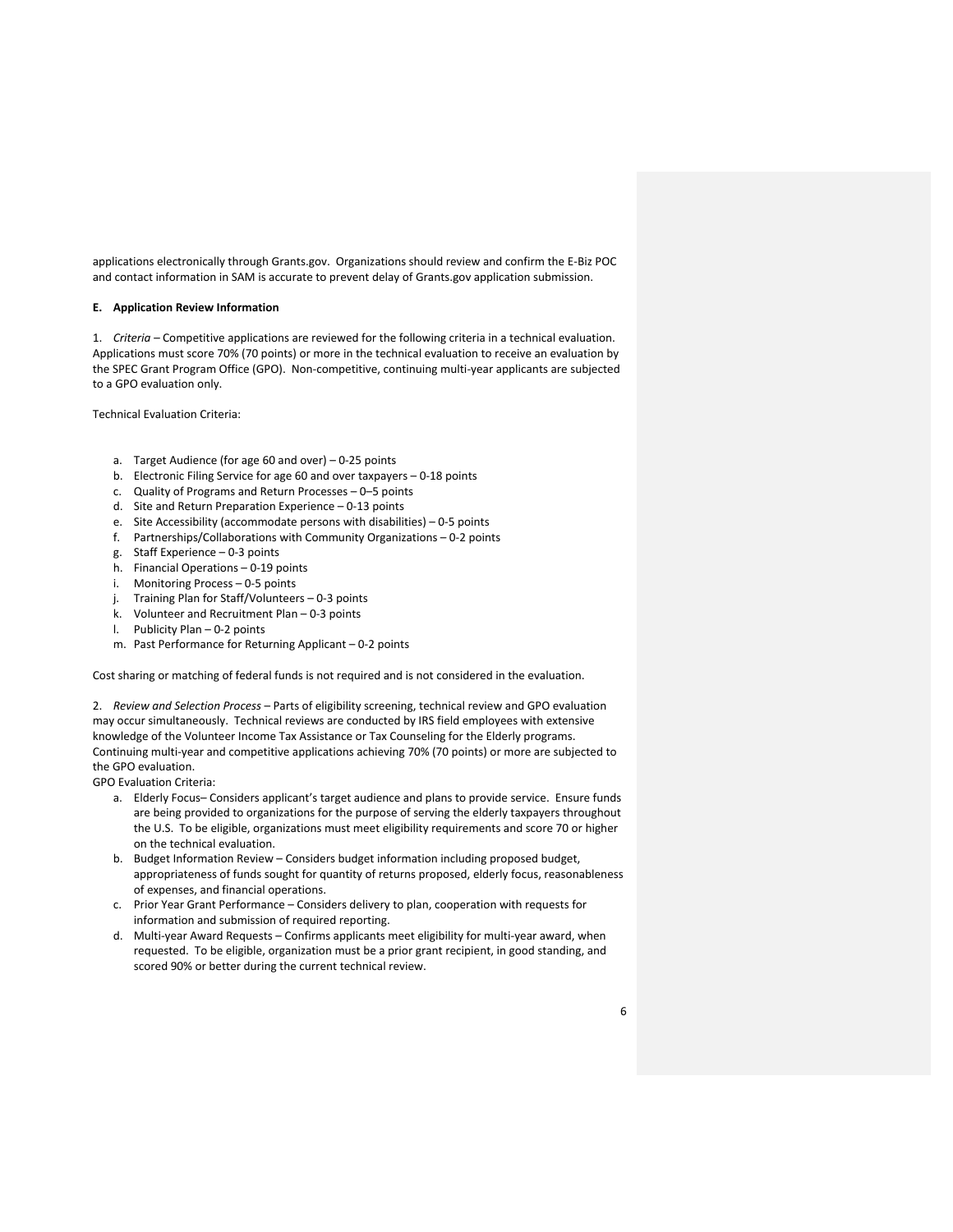e. Eligibility requirements – Processing may occur simultaneously so GPO evaluation may occur prior to when final eligibility checks are completed.

Recommendations are made by the GPO through management and final selection of grant recipients are made by the Director, Stakeholder Partnerships, Education and Communication.

3. *Integrity and Performance System* - Prior to making an award, the GPO is required to review and consider any information about the applicant that is in the designated integrity and performance system accessible through SAM, currently the Federal Awardee Performance and Integrity Information System (FAPIIS) found at https://www.fapiis.gov.

An applicant, at its option, may review information in FAPIIS and comment on any information about itself that a Federal awarding agency previously entered and is currently in FAPIIS. Any comments are input directly into FAPIIS. The GPO will consider any comments by the applicant, in addition to the other information in FAPIIS, in making a judgment about the applicant's integrity, business ethics, and record of performance under Federal awards when completing the review of risk posed by applicants as described in 2 CFR 200.205.

4. *Anticipated Announcement and Federal Award Dates –* All awards (continuing multi-year and competitive awards) and non-awards are generally announced the first week of October. Organizations that do not meet eligibility requirements may be informed earlier.

# **F. Federal Award Administration Information**

1. *Federal Award Notices* – Successful applicants will receive an email and grant agreement detailing the amount of funds awarded, if a match is required (no match is required for the TCE program), whether a single or multi-year award, terms and conditions, and reporting requirements. The package will also include any questions, comments, or concerns noted on the budget or in the program plan, and for competitive applications, feedback from the technical review. Organizations have 20 calendar days to accept the award and provide requested information. Details on the information required to accept the award can be found at the following URLs depending on whether the organization is offered a single year (http://www.irs.gov/Individuals/Single-Year-TCE-Grant-Recipients) or multi-year award (http://www.irs.gov/Individuals/Multi-Year-TCE-Grant-Recipient)

2. *Administrative and National Policy Requirements –* IRS Publication 1101 contains a section on assurances and certifications along with Appendix A, Exhibit 2, List of Assurances and Certifications, which were part of the national policy requirements agreed to during the application process. VITA and TCE grant recipients will also find additional information about the grant, reporting, and reviews in IRS Publication 4883, *Grant Programs Resource Guide.* In addition, organizations are required to sign IRS Form 13533, *VITA/TCE Partner Sponsor Agreement*, providing assurances that they will operate their TCE program within the program requirements and ensure that each volunteer has agreed to IRS Form 13615, *Volunteer Standards of Conduct Agreement – VITA/TCE Programs*. All forms and publications are available on IRS.gov.

3. *Reporting –* As stated earlier, IRS Form 9661, *Cooperative Agreement* and associated *Terms and Conditions*, IRS Publication 5245, provide the reporting requirements along with the method, and point of submission. Financial reports (Standard Form 425) are to be submitted electronically quarterly through the Payment Management System and within 90 days of project end date. Interim reporting is